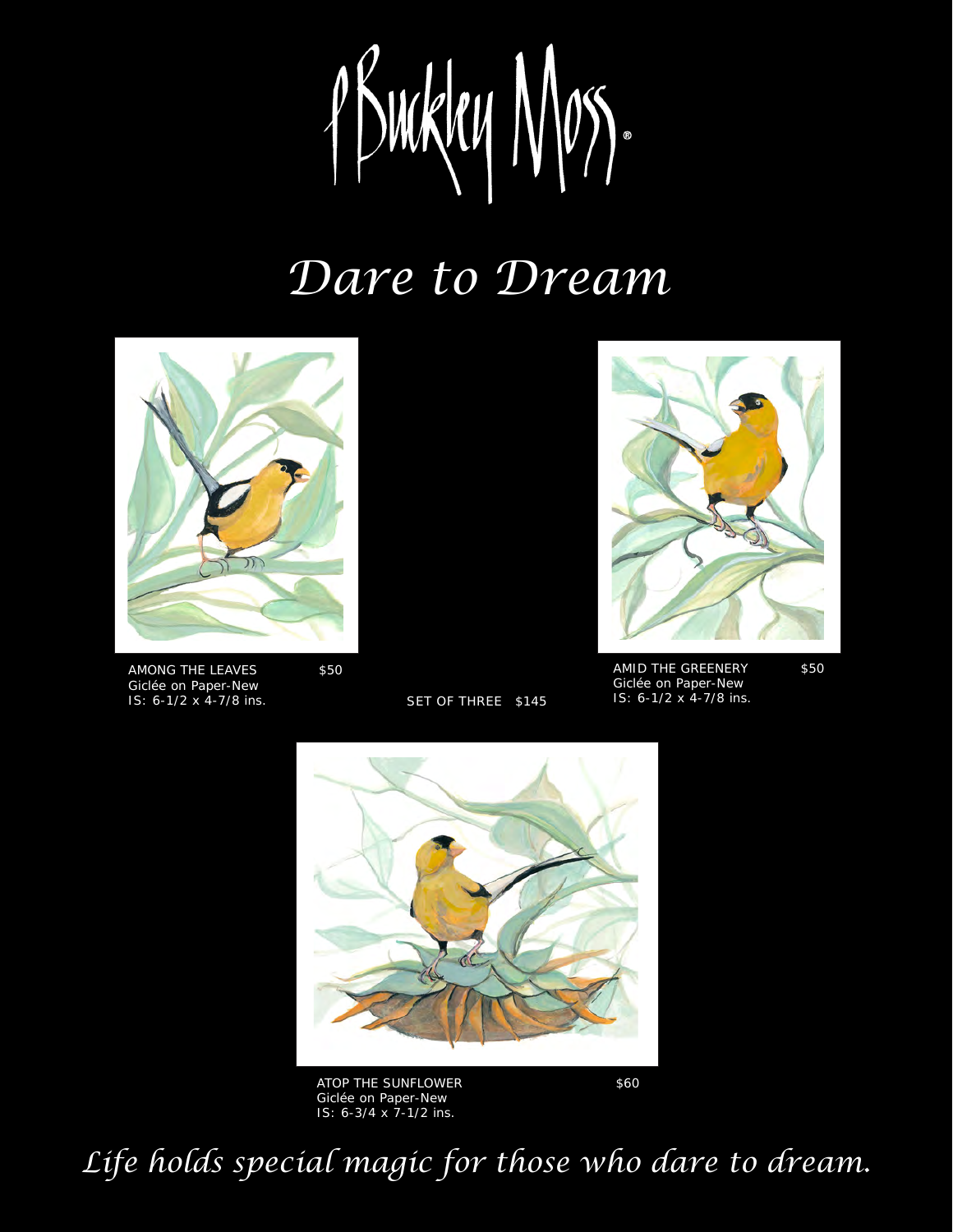

THE MAGNIFICENT SCHNOODLE \$50 Giclée on Paper-New IS: 7-1/2 x 4-1/4 ins



CLOWNING AROUND \$55 Offset Lithograph IS: 9-1/2 x 6-1/2 ins



LITTLE SURGEON \$40 Giclée on Paper-New IS: 5-7/16 x 1-3/16 ins



MY DENTIST \$65 Giclée on Paper-New IS: 7 x 7-15/16 ins.



EVENING SERENITY \$55 Giclée on Paper-New IS: 5 x 7-5/8 ins



JAMESTOWN, VIRGINIA 1607-2007 \$185 Offset Lithograph IS: 14-7/8 x 23-1/8 ins

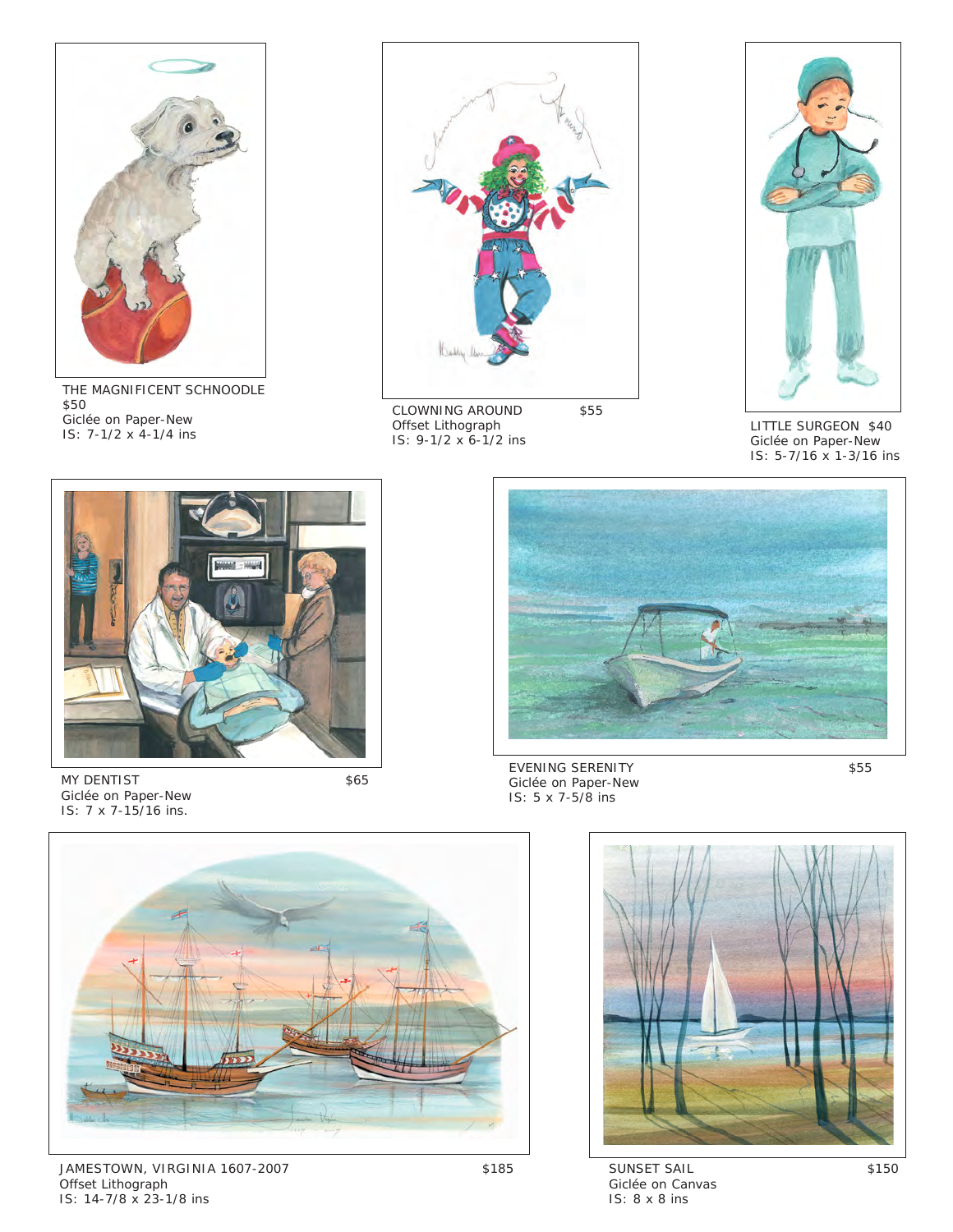

I'M HERE FOR YOU \$55 Giclée on Paper-New IS: 6-15/16 x 5-1/4 ins



FLOWER SONG \$50 Giclée on Paper-New IS: 7-11/16 x 3-3/4 ins



CELLO SONG \$70 Giclée on Paper-New IS: 9-5/8 x 7-1/4 ins



JULY CELEBRATION \$40 Giclée on Paper-New IS: 3-7/8 x 4-1/8 ins



STRENGTH AND COURAGE \$80 Giclée on Paper-New IS: 5-15/16 x 15-1/4 ins



WISTFUL MELODY \$55 Giclée on Paper-New IS: 5-1/2 x 6-3/4 ins



MORNING SUNSHINE \$80 Giclée on Paper-New IS: 8 x 11 ins